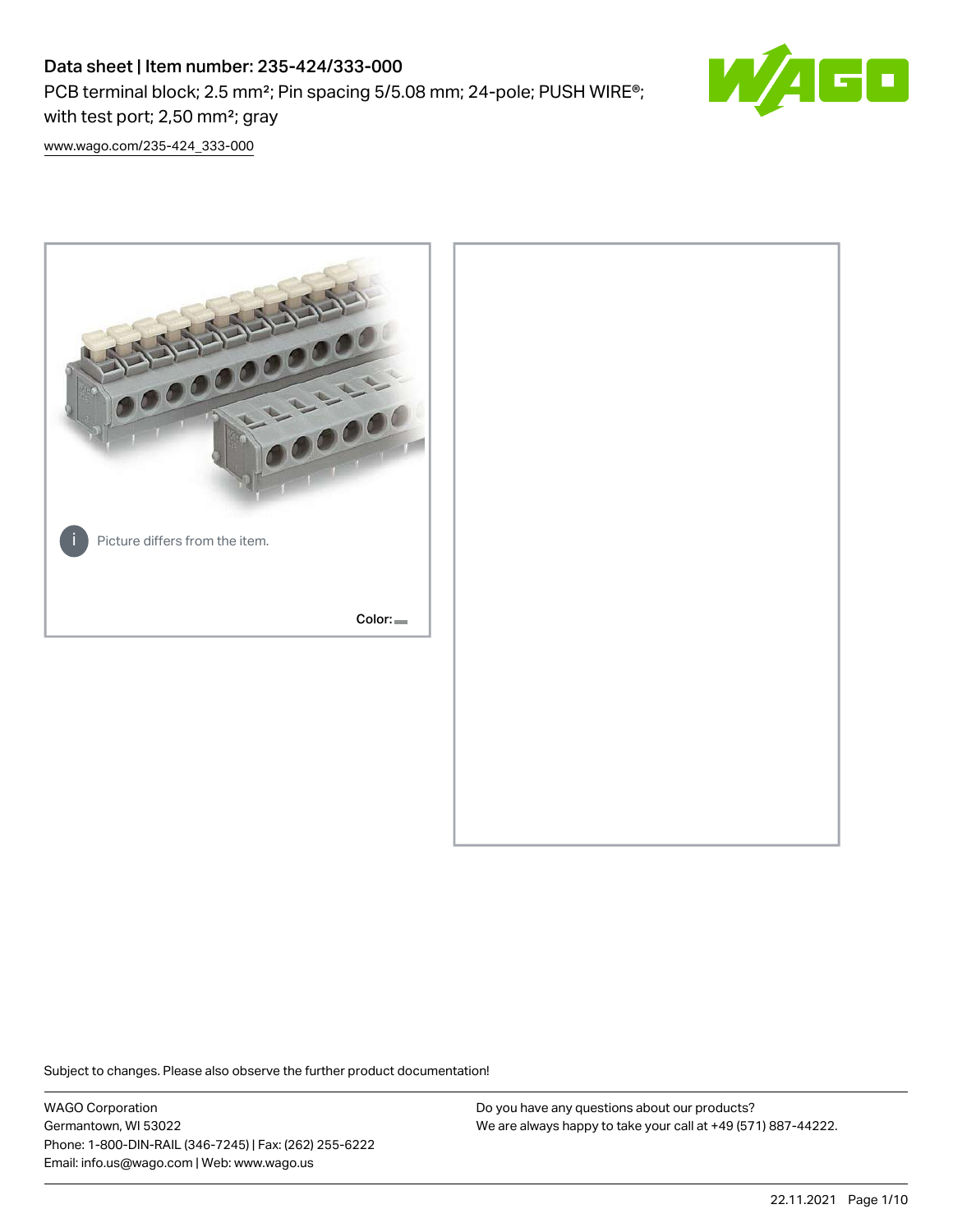

Dimensions in mm

 $L =$  (pole no. x pin spacing) + 1.5 mm

#### Item description

- $\blacksquare$  Low-profile PCB terminal strips with PUSH WIRE<sup>®</sup> connection for custom terminal strip assemblies
- **Push-in termination for solid conductors**
- $\blacksquare$ Double solder pins for high mechanical stability
- $\blacksquare$ Conductor removal via screwdriver (2.5mm x 0.4mm)
- $\blacksquare$ Set to metric or inch pin spacing by compressing terminal strips or pulling them apart

Subject to changes. Please also observe the further product documentation!

WAGO Corporation Germantown, WI 53022 Phone: 1-800-DIN-RAIL (346-7245) | Fax: (262) 255-6222 Email: info.us@wago.com | Web: www.wago.us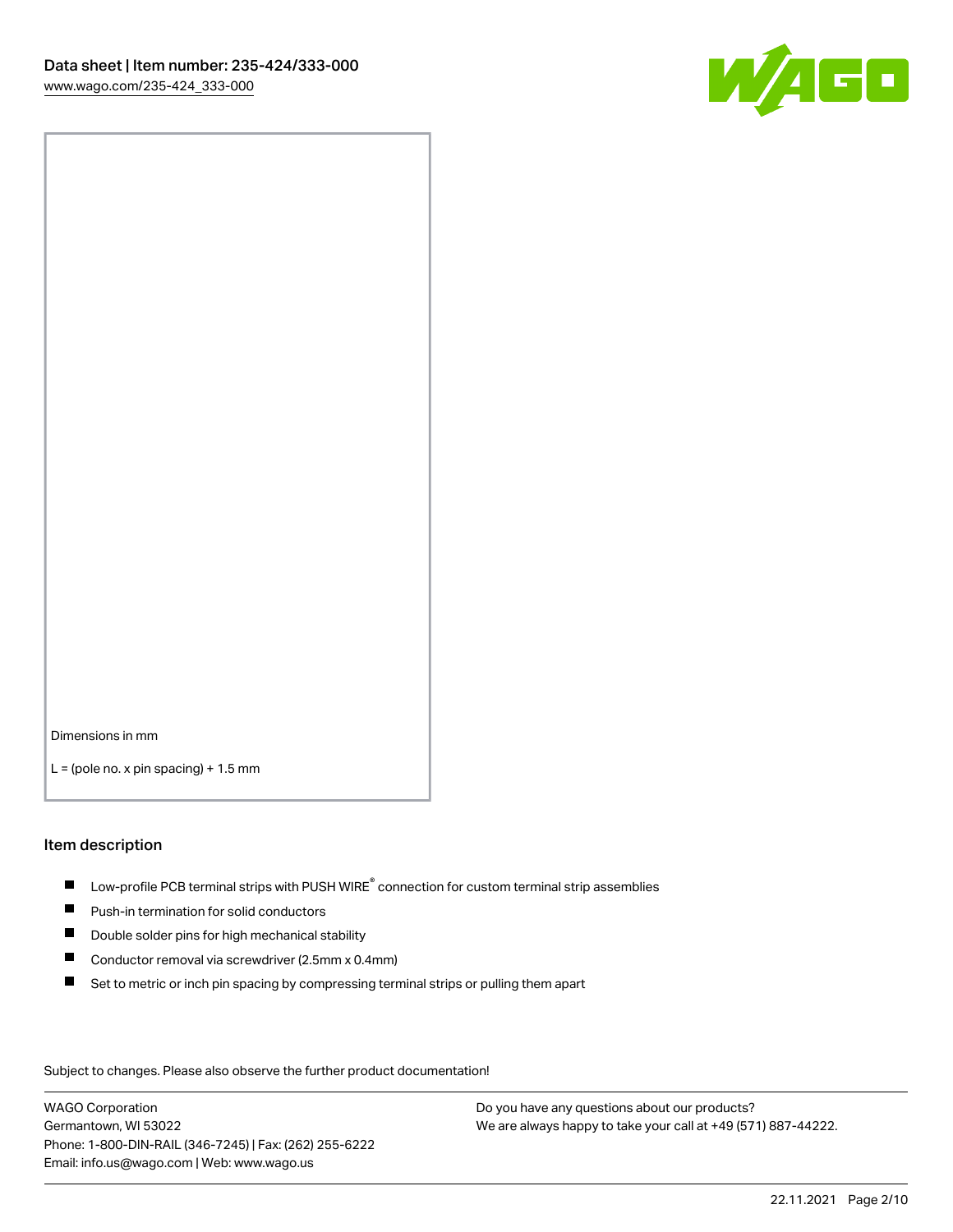

# Data

## Notes

| Variants: | Other pole numbers                                           |
|-----------|--------------------------------------------------------------|
|           | Other colors                                                 |
|           | Terminal strips with 7.5/7.62 mm and 10/10.16 mm pin spacing |
|           | Mixed-color PCB connector strips                             |
|           | Direct marking                                               |

## Electrical data

## IEC Approvals

| Ratings per                 | IEC/EN 60664-1                                            |
|-----------------------------|-----------------------------------------------------------|
| Rated voltage (III / 3)     | 250 V                                                     |
| Rated surge voltage (III/3) | 4 <sub>k</sub> V                                          |
| Rated voltage (III/2)       | 320 V                                                     |
| Rated surge voltage (III/2) | 4 <sub>k</sub> V                                          |
| Nominal voltage (II/2)      | 630 V                                                     |
| Rated surge voltage (II/2)  | 4 <sub>k</sub> V                                          |
| Rated current               | 17.5A                                                     |
| Legend (ratings)            | (III / 2) ≙ Overvoltage category III / Pollution degree 2 |

## UL Approvals

| Approvals per                  | UL 1059 |
|--------------------------------|---------|
| Rated voltage UL (Use Group B) | 300 V   |
| Rated current UL (Use Group B) | 10 A    |
| Rated voltage UL (Use Group D) | 300 V   |
| Rated current UL (Use Group D) | 10 A    |

## CSA Approvals

| Rated voltage CSA (Use Group B) | 300 V |
|---------------------------------|-------|
| Rated current CSA (Use Group B) |       |

## Connection data

| Total number of connection points |  |
|-----------------------------------|--|
| Total number of potentials        |  |

Subject to changes. Please also observe the further product documentation!

| <b>WAGO Corporation</b>                                | Do you have any questions about our products?                 |
|--------------------------------------------------------|---------------------------------------------------------------|
| Germantown, WI 53022                                   | We are always happy to take your call at +49 (571) 887-44222. |
| Phone: 1-800-DIN-RAIL (346-7245)   Fax: (262) 255-6222 |                                                               |
| Email: info.us@wago.com   Web: www.wago.us             |                                                               |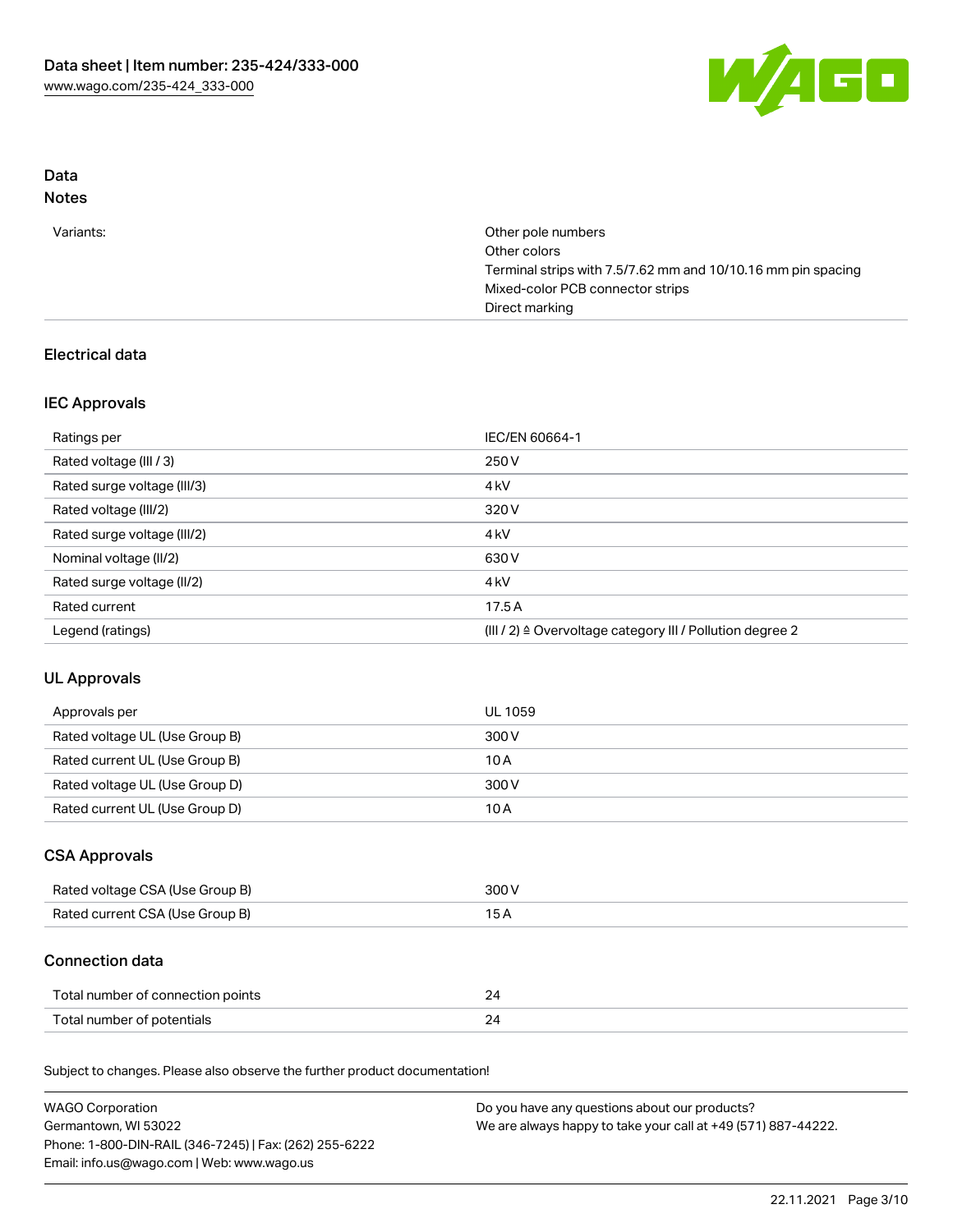[www.wago.com/235-424\\_333-000](http://www.wago.com/235-424_333-000)



| Number of connection types |  |
|----------------------------|--|
| . Numher of v<br>عاصرها ·  |  |

### Connection 1

| Connection technology                             | PUSH WIRE                              |
|---------------------------------------------------|----------------------------------------|
| Actuation type                                    | Operating tool                         |
| Solid conductor                                   | $0.5$ 2.5 mm <sup>2</sup> / 20  14 AWG |
| Fine-stranded conductor; with insulated ferrule   | $0.251.5$ mm <sup>2</sup>              |
| Fine-stranded conductor; with uninsulated ferrule | $0.251.5$ mm <sup>2</sup>              |
| Strip length                                      | $910$ mm / 0.35  0.39 inch             |
| Conductor connection direction to PCB             | 0°                                     |
| Number of poles                                   | 24                                     |
|                                                   |                                        |

## Physical data

| Pin spacing                          | 5/5.08 mm / 0.197/0.2 inch |
|--------------------------------------|----------------------------|
| Width                                | 121.5 mm / 4.783 inch      |
| Height                               | 12.8 mm / 0.504 inch       |
| Height from the surface              | 9.2 mm / 0.362 inch        |
| Depth                                | 12.5 mm / 0.492 inch       |
| Solder pin length                    | 3.6 <sub>mm</sub>          |
| Solder pin dimensions                | $0.8 \times 0.4$ mm        |
| Drilled hole diameter with tolerance | $1^{(+0.1)}$ mm            |

## PCB contact

| PCB Contact                         | тнт                                      |
|-------------------------------------|------------------------------------------|
| Solder pin arrangement              | over the entire terminal strip (in-line) |
| Number of solder pins per potential |                                          |

### Material data

| Color                       | gray                                    |
|-----------------------------|-----------------------------------------|
| Material group              |                                         |
| Insulation material         | Polyamide (PA66)                        |
| Flammability class per UL94 | V0                                      |
| Clamping spring material    | Chrome nickel spring steel (CrNi)       |
| Contact material            | Electrolytic copper ( $E_{\text{Cl}}$ ) |

Subject to changes. Please also observe the further product documentation!

| <b>WAGO Corporation</b>                                | Do you have any questions about our products?                 |
|--------------------------------------------------------|---------------------------------------------------------------|
| Germantown, WI 53022                                   | We are always happy to take your call at +49 (571) 887-44222. |
| Phone: 1-800-DIN-RAIL (346-7245)   Fax: (262) 255-6222 |                                                               |
| Email: info.us@wago.com   Web: www.wago.us             |                                                               |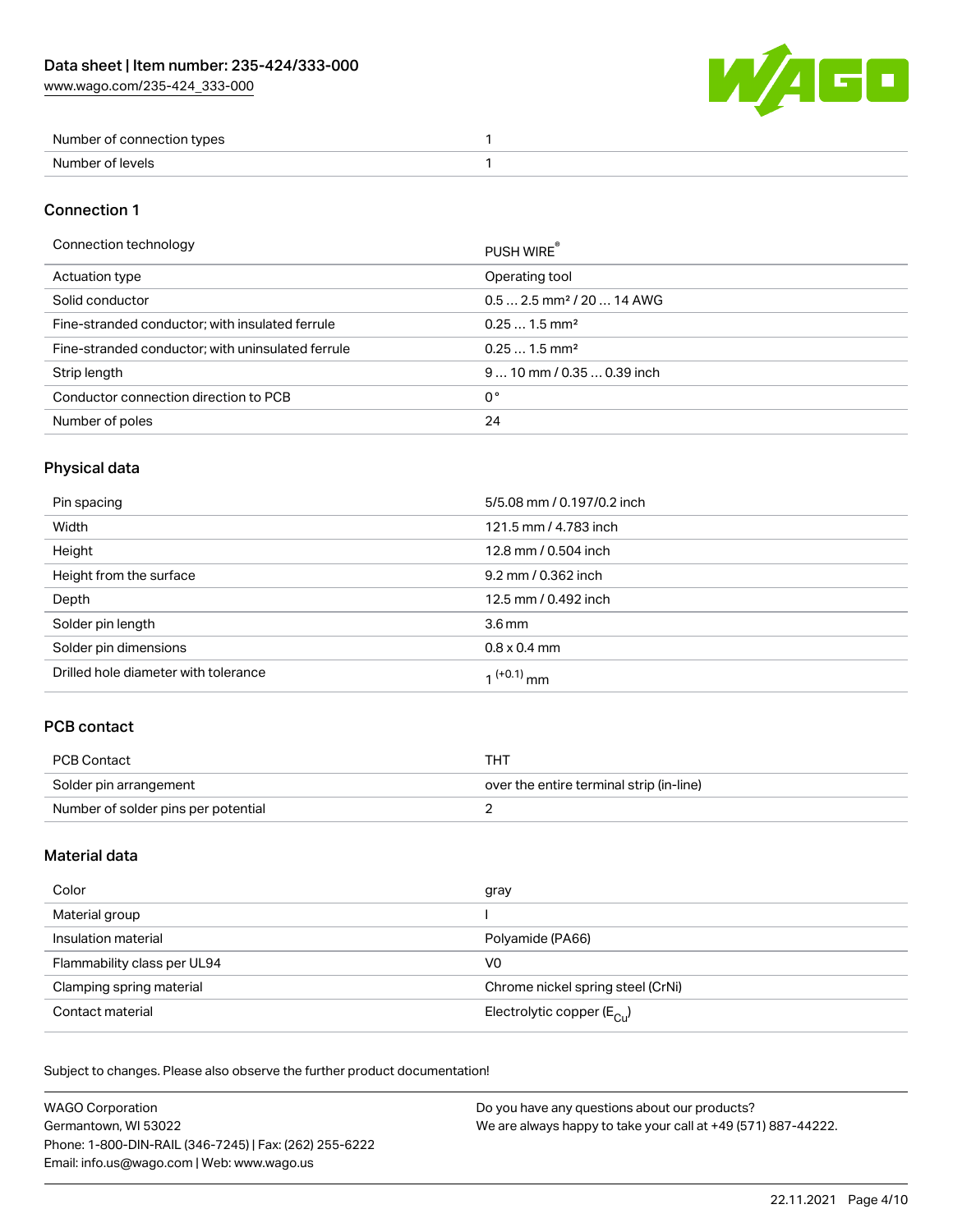[www.wago.com/235-424\\_333-000](http://www.wago.com/235-424_333-000)



| Contact plating | tin-plated |
|-----------------|------------|
| Fire load       | $0.268$ MJ |
| Weight          | 16.5g      |

#### Environmental requirements

Limit temperature range  $-60... +105$  °C

### Commercial data

| <b>Product Group</b>  | 4 (Printed Circuit) |
|-----------------------|---------------------|
| PU (SPU)              | 40 (10) Stück       |
| Packaging type        | box                 |
| Country of origin     | CН                  |
| <b>GTIN</b>           | 4044918830355       |
| Customs tariff number | 85369010000         |

### Approvals / Certificates

### UL-Approvals

| Logo | Approval                            | Additional Approval Text | Certificate<br>name |
|------|-------------------------------------|--------------------------|---------------------|
| L    | UL<br>UL International Germany GmbH | $\overline{\phantom{0}}$ | E45172              |

### Optional accessories

Email: info.us@wago.com | Web: www.wago.us

| <b>Ferrules</b>         |                                                                                                                        |                                               |                                                               |  |
|-------------------------|------------------------------------------------------------------------------------------------------------------------|-----------------------------------------------|---------------------------------------------------------------|--|
| Ferrule                 |                                                                                                                        |                                               |                                                               |  |
|                         | Item no.: 216-101<br>Ferrule; Sleeve for 0.5 mm <sup>2</sup> / AWG 22; uninsulated; electro-tin plated; silver-colored |                                               | www.wago.com/216-101                                          |  |
|                         |                                                                                                                        |                                               |                                                               |  |
|                         | Item no.: 216-104                                                                                                      |                                               |                                                               |  |
|                         | Ferrule; Sleeve for 1.5 mm <sup>2</sup> / AWG 16; uninsulated; electro-tin plated; silver-colored                      |                                               | www.wago.com/216-104                                          |  |
|                         | Item no.: 216-106                                                                                                      |                                               | www.wago.com/216-106                                          |  |
|                         | Ferrule; Sleeve for 2.5 mm <sup>2</sup> / AWG 14; uninsulated; electro-tin plated; silver-colored                      |                                               |                                                               |  |
|                         | Item no.: 216-107                                                                                                      |                                               |                                                               |  |
|                         | Ferrule; Sleeve for 4 mm <sup>2</sup> / AWG 12; uninsulated; electro-tin plated                                        |                                               | www.wago.com/216-107                                          |  |
|                         | Item no.: 216-108                                                                                                      |                                               |                                                               |  |
|                         | Ferrule; Sleeve for 6 mm <sup>2</sup> / AWG 10; uninsulated; electro-tin plated; silver-colored                        |                                               | www.wago.com/216-108                                          |  |
|                         | Subject to changes. Please also observe the further product documentation!                                             |                                               |                                                               |  |
| <b>WAGO Corporation</b> |                                                                                                                        | Do you have any questions about our products? |                                                               |  |
| Germantown, WI 53022    |                                                                                                                        |                                               | We are always happy to take your call at +49 (571) 887-44222. |  |
|                         | Phone: 1-800-DIN-RAIL (346-7245)   Fax: (262) 255-6222                                                                 |                                               |                                                               |  |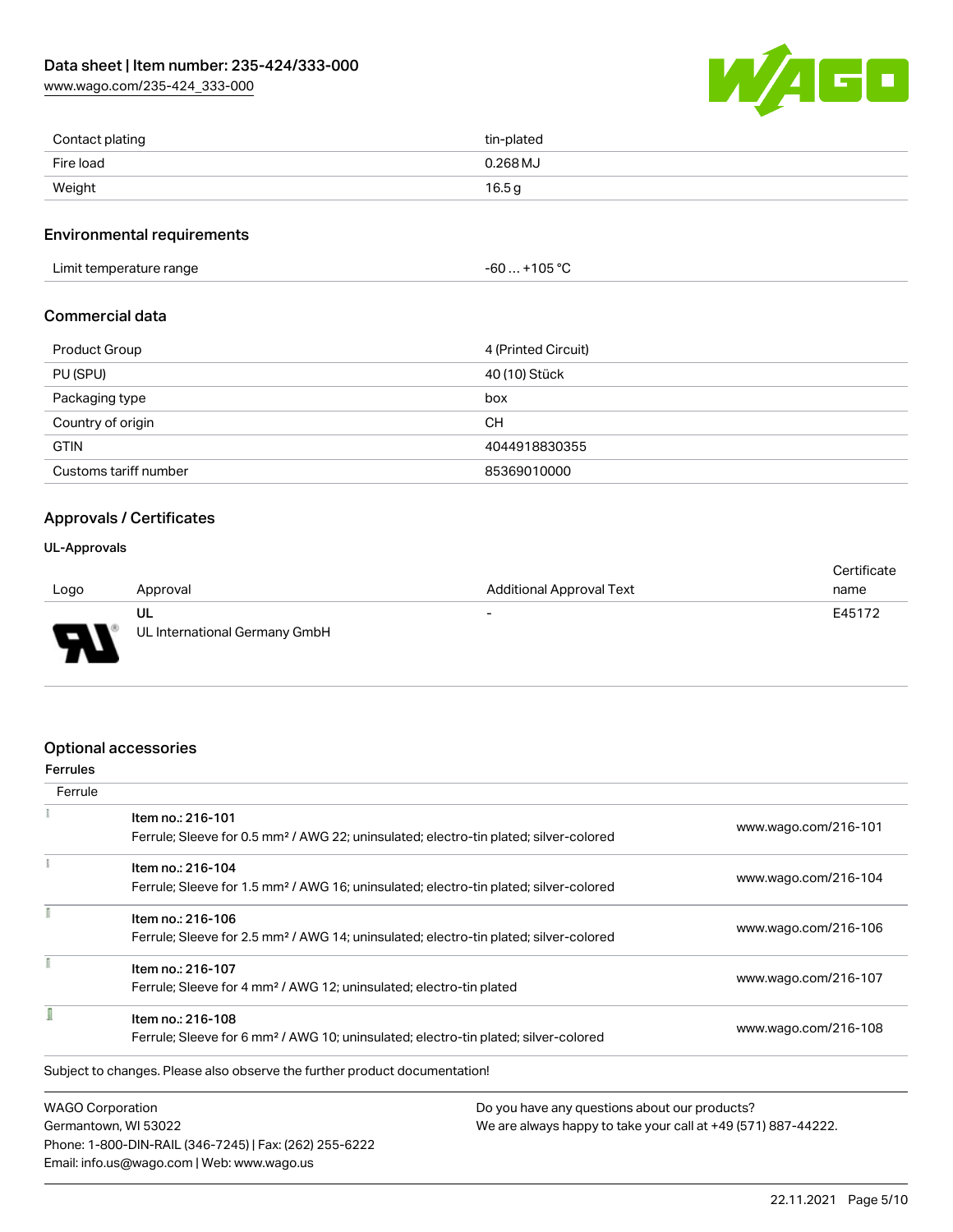Phone: 1-800-DIN-RAIL (346-7245) | Fax: (262) 255-6222

Email: info.us@wago.com | Web: www.wago.us

[www.wago.com/235-424\\_333-000](http://www.wago.com/235-424_333-000)

÷,



| ı | Item no.: 216-109<br>Ferrule; Sleeve for 10 mm <sup>2</sup> / AWG 8; uninsulated; electro-tin plated                                                                               |                                                                                                                | www.wago.com/216-109 |
|---|------------------------------------------------------------------------------------------------------------------------------------------------------------------------------------|----------------------------------------------------------------------------------------------------------------|----------------------|
|   | Item no.: 216-102<br>Ferrule; Sleeve for 0.75 mm <sup>2</sup> / AWG 20; uninsulated; electro-tin plated; silver-colored                                                            |                                                                                                                | www.wago.com/216-102 |
|   | Item no.: 216-103<br>Ferrule; Sleeve for 1 mm <sup>2</sup> / AWG 18; uninsulated; electro-tin plated                                                                               |                                                                                                                | www.wago.com/216-103 |
| Ω | Item no.: 216-110<br>Ferrule; Sleeve for 16 mm <sup>2</sup> / AWG 6; uninsulated; electro-tin plated; metallic brown                                                               |                                                                                                                | www.wago.com/216-110 |
|   | Item no.: 216-123<br>Ferrule; Sleeve for 1 mm <sup>2</sup> / AWG 18; uninsulated; electro-tin plated; silver-colored                                                               |                                                                                                                | www.wago.com/216-123 |
|   | Item no.: 216-122<br>Ferrule; Sleeve for 0.75 mm <sup>2</sup> / AWG 20; uninsulated; electro-tin plated; silver-colored                                                            |                                                                                                                | www.wago.com/216-122 |
|   | Item no.: 216-124<br>Ferrule; Sleeve for 1.5 mm <sup>2</sup> / AWG 16; uninsulated; electro-tin plated                                                                             |                                                                                                                | www.wago.com/216-124 |
|   | Item no.: 216-142<br>Ferrule; Sleeve for 0.75 mm <sup>2</sup> / 18 AWG; uninsulated; electro-tin plated; electrolytic copper; gastight<br>crimped; acc. to DIN 46228, Part 1/08.92 |                                                                                                                | www.wago.com/216-142 |
|   | Item no.: 216-132<br>Ferrule; Sleeve for 0.34 mm <sup>2</sup> / AWG 24; uninsulated; electro-tin plated                                                                            |                                                                                                                | www.wago.com/216-132 |
|   | Item no.: 216-121<br>Ferrule; Sleeve for 0.5 mm <sup>2</sup> / AWG 22; uninsulated; electro-tin plated; silver-colored                                                             |                                                                                                                | www.wago.com/216-121 |
|   | Item no.: 216-143<br>Ferrule; Sleeve for 1 mm <sup>2</sup> / AWG 18; uninsulated; electro-tin plated; electrolytic copper; gastight<br>crimped; acc. to DIN 46228, Part 1/08.92    |                                                                                                                | www.wago.com/216-143 |
|   | Item no.: 216-131<br>Ferrule; Sleeve for 0.25 mm <sup>2</sup> / AWG 24; uninsulated; electro-tin plated; silver-colored                                                            |                                                                                                                | www.wago.com/216-131 |
|   | Item no.: 216-141<br>Ferrule; Sleeve for 0.5 mm <sup>2</sup> / 20 AWG; uninsulated; electro-tin plated; electrolytic copper; gastight<br>crimped; acc. to DIN 46228, Part 1/08.92  |                                                                                                                | www.wago.com/216-141 |
|   | Item no.: 216-152<br>Ferrule; Sleeve for 0.34 mm <sup>2</sup> / AWG 24; uninsulated; electro-tin plated                                                                            |                                                                                                                | www.wago.com/216-152 |
|   | Item no.: 216-203<br>Ferrule; Sleeve for 1 mm <sup>2</sup> / AWG 18; insulated; electro-tin plated; red                                                                            |                                                                                                                | www.wago.com/216-203 |
|   | Item no.: 216-206<br>Ferrule; Sleeve for 2.5 mm <sup>2</sup> / AWG 14; insulated; electro-tin plated; blue                                                                         |                                                                                                                | www.wago.com/216-206 |
|   | Item no.: 216-207<br>Ferrule; Sleeve for 4 mm <sup>2</sup> / AWG 12; insulated; electro-tin plated; gray                                                                           |                                                                                                                | www.wago.com/216-207 |
|   | Item no.: 216-202<br>Ferrule; Sleeve for 0.75 mm <sup>2</sup> / 18 AWG; insulated; electro-tin plated; gray                                                                        |                                                                                                                | www.wago.com/216-202 |
|   | Subject to changes. Please also observe the further product documentation!                                                                                                         |                                                                                                                |                      |
|   | <b>WAGO Corporation</b><br>Germantown, WI 53022                                                                                                                                    | Do you have any questions about our products?<br>We are always happy to take your call at +49 (571) 887-44222. |                      |

22.11.2021 Page 6/10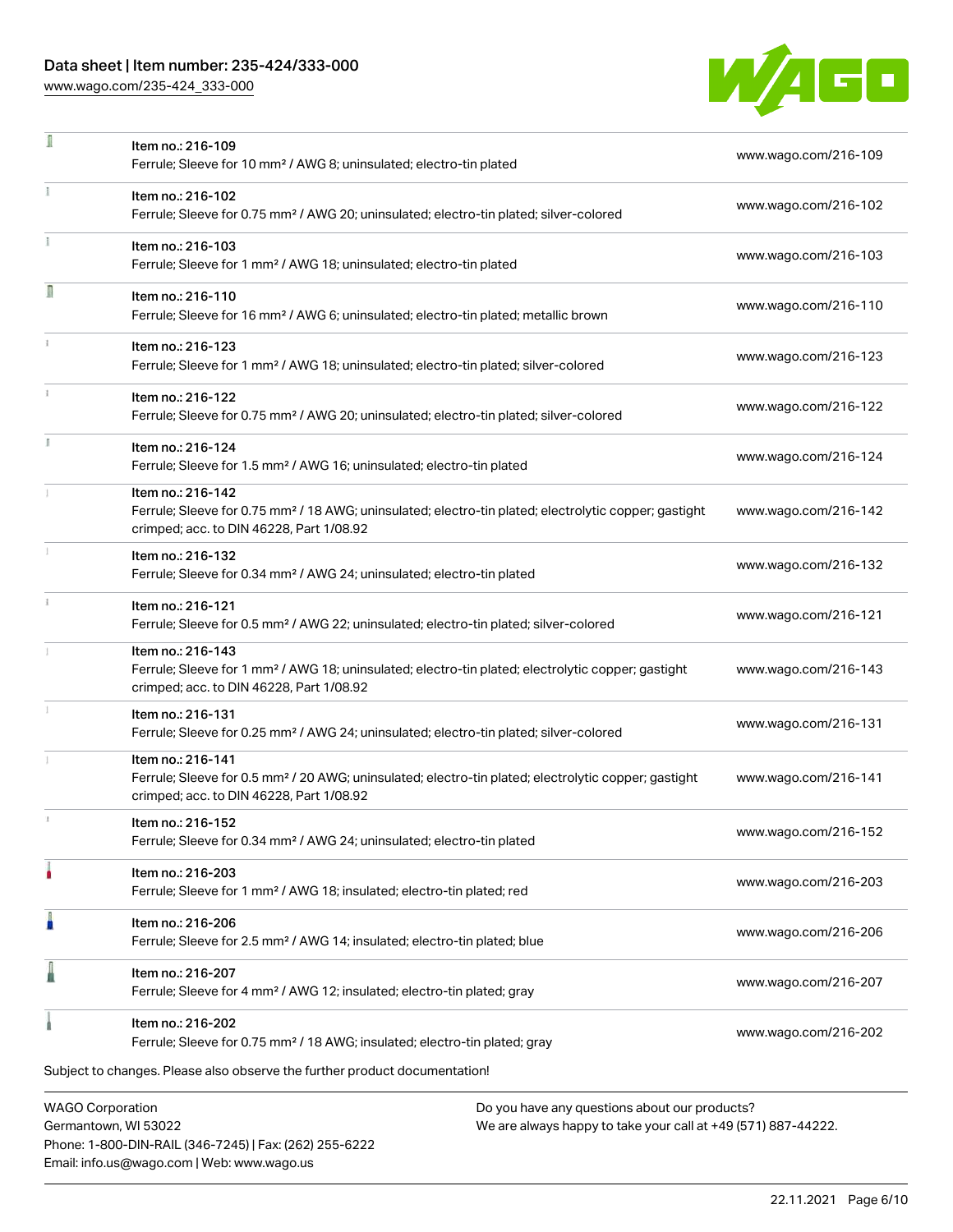[www.wago.com/235-424\\_333-000](http://www.wago.com/235-424_333-000)

Email: info.us@wago.com | Web: www.wago.us



|                                                 | Item no.: 216-151<br>Ferrule; Sleeve for 0.25 mm <sup>2</sup> / AWG 24; uninsulated; electro-tin plated                                                                                                    |                                                                                                                | www.wago.com/216-151 |
|-------------------------------------------------|------------------------------------------------------------------------------------------------------------------------------------------------------------------------------------------------------------|----------------------------------------------------------------------------------------------------------------|----------------------|
| 1                                               | Item no.: 216-204<br>Ferrule; Sleeve for 1.5 mm <sup>2</sup> / AWG 16; insulated; electro-tin plated; black                                                                                                |                                                                                                                | www.wago.com/216-204 |
|                                                 | Item no.: 216-209<br>Ferrule; Sleeve for 10 mm <sup>2</sup> / AWG 8; insulated; electro-tin plated; red                                                                                                    |                                                                                                                | www.wago.com/216-209 |
|                                                 | Item no.: 216-205<br>Ferrule; Sleeve for 2.08 mm <sup>2</sup> / AWG 14; insulated; electro-tin plated; yellow                                                                                              |                                                                                                                | www.wago.com/216-205 |
|                                                 | Item no.: 216-144<br>Ferrule; Sleeve for 1.5 mm <sup>2</sup> / AWG 16; uninsulated; electro-tin plated; electrolytic copper; gastight<br>crimped; acc. to DIN 46228, Part 1/08.92; silver-colored          |                                                                                                                | www.wago.com/216-144 |
|                                                 | Item no.: 216-208<br>Ferrule; Sleeve for 6 mm <sup>2</sup> / AWG 10; insulated; electro-tin plated; electrolytic copper; gastight crimped; www.wago.com/216-208<br>acc. to DIN 46228, Part 4/09.90; yellow |                                                                                                                |                      |
|                                                 | Item no.: 216-201<br>Ferrule; Sleeve for 0.5 mm <sup>2</sup> / 20 AWG; insulated; electro-tin plated; white                                                                                                |                                                                                                                | www.wago.com/216-201 |
|                                                 | Item no.: 216-223<br>Ferrule; Sleeve for 1 mm <sup>2</sup> / AWG 18; insulated; electro-tin plated; red                                                                                                    |                                                                                                                | www.wago.com/216-223 |
|                                                 | Item no.: 216-210<br>Ferrule; Sleeve for 16 mm <sup>2</sup> / AWG 6; insulated; electro-tin plated; electrolytic copper; gastight crimped; www.wago.com/216-210<br>acc. to DIN 46228, Part 4/09.90; blue   |                                                                                                                |                      |
|                                                 | Item no.: 216-241<br>Ferrule; Sleeve for 0.5 mm <sup>2</sup> / 20 AWG; insulated; electro-tin plated; electrolytic copper; gastight<br>crimped; acc. to DIN 46228, Part 4/09.90; white                     |                                                                                                                | www.wago.com/216-241 |
|                                                 | Item no.: 216-242<br>Ferrule; Sleeve for 0.75 mm <sup>2</sup> / 18 AWG; insulated; electro-tin plated; electrolytic copper; gastight<br>crimped; acc. to DIN 46228, Part 4/09.90; gray                     |                                                                                                                | www.wago.com/216-242 |
|                                                 | Item no.: 216-222<br>Ferrule; Sleeve for 0.75 mm <sup>2</sup> / 18 AWG; insulated; electro-tin plated; gray                                                                                                |                                                                                                                | www.wago.com/216-222 |
|                                                 | Item no.: 216-221<br>Ferrule; Sleeve for 0.5 mm <sup>2</sup> / 20 AWG; insulated; electro-tin plated; white                                                                                                |                                                                                                                | www.wago.com/216-221 |
|                                                 | Item no.: 216-224<br>Ferrule; Sleeve for 1.5 mm <sup>2</sup> / AWG 16; insulated; electro-tin plated; black                                                                                                |                                                                                                                | www.wago.com/216-224 |
|                                                 | Item no.: 216-243<br>Ferrule; Sleeve for 1 mm <sup>2</sup> / AWG 18; insulated; electro-tin plated; electrolytic copper; gastight crimped; www.wago.com/216-243<br>acc. to DIN 46228, Part 4/09.90; red    |                                                                                                                |                      |
| 1                                               | Item no.: 216-244<br>Ferrule; Sleeve for 1.5 mm <sup>2</sup> / AWG 16; insulated; electro-tin plated; electrolytic copper; gastight<br>crimped; acc. to DIN 46228, Part 4/09.90; black                     |                                                                                                                | www.wago.com/216-244 |
|                                                 | Item no.: 216-263<br>Ferrule; Sleeve for 1 mm <sup>2</sup> / AWG 18; insulated; electro-tin plated; electrolytic copper; gastight crimped; www.wago.com/216-263<br>acc. to DIN 46228, Part 4/09.90; red    |                                                                                                                |                      |
|                                                 | Subject to changes. Please also observe the further product documentation!                                                                                                                                 |                                                                                                                |                      |
| <b>WAGO Corporation</b><br>Germantown, WI 53022 | Phone: 1-800-DIN-RAIL (346-7245)   Fax: (262) 255-6222                                                                                                                                                     | Do you have any questions about our products?<br>We are always happy to take your call at +49 (571) 887-44222. |                      |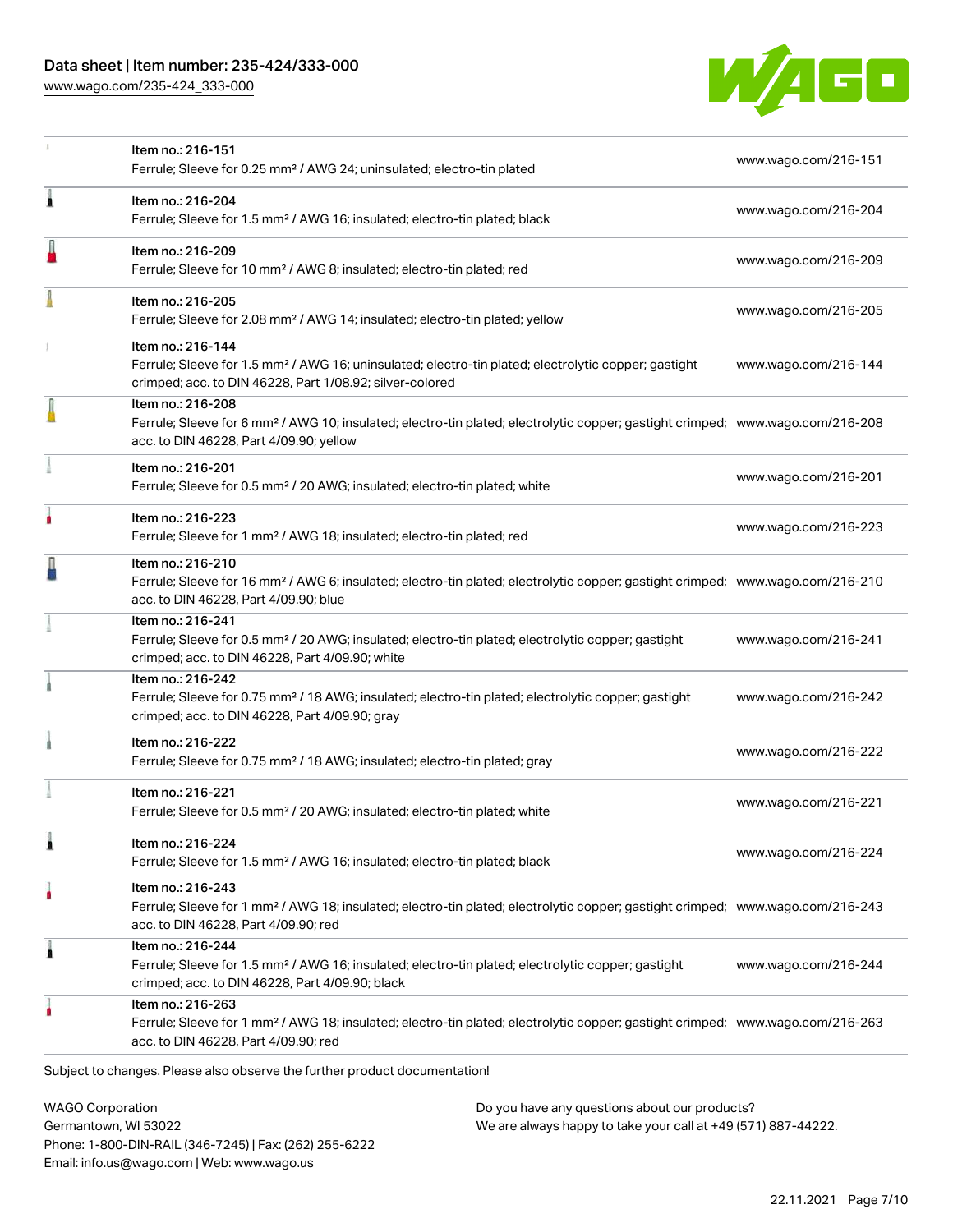[www.wago.com/235-424\\_333-000](http://www.wago.com/235-424_333-000)



|                                   | Item no.: 216-246<br>Ferrule; Sleeve for 2.5 mm <sup>2</sup> / AWG 14; insulated; electro-tin plated; electrolytic copper; gastight<br>crimped; acc. to DIN 46228, Part 4/09.90; blue                      |            |                      | www.wago.com/216-246 |  |
|-----------------------------------|------------------------------------------------------------------------------------------------------------------------------------------------------------------------------------------------------------|------------|----------------------|----------------------|--|
| Ä                                 | Item no.: 216-266<br>Ferrule; Sleeve for 2.5 mm <sup>2</sup> / AWG 14; insulated; electro-tin plated; electrolytic copper; gastight<br>crimped; acc. to DIN 46228, Part 4/09.90; blue                      |            | www.wago.com/216-266 |                      |  |
| 1                                 | Item no.: 216-264<br>Ferrule; Sleeve for 1.5 mm <sup>2</sup> / AWG 16; insulated; electro-tin plated; electrolytic copper; gastight<br>crimped; acc. to DIN 46228, Part 4/09.90; black                     |            |                      | www.wago.com/216-264 |  |
| 1                                 | Item no.: 216-284<br>Ferrule; Sleeve for 1.5 mm <sup>2</sup> / AWG 16; insulated; electro-tin plated; electrolytic copper; gastight<br>crimped; acc. to DIN 46228, Part 4/09.90; black                     |            |                      | www.wago.com/216-284 |  |
| ä                                 | Item no.: 216-286<br>Ferrule; Sleeve for 2.5 mm <sup>2</sup> / AWG 14; insulated; electro-tin plated; electrolytic copper; gastight<br>crimped; acc. to DIN 46228, Part 4/09.90; blue                      |            |                      | www.wago.com/216-286 |  |
|                                   | Item no.: 216-287<br>Ferrule; Sleeve for 4 mm <sup>2</sup> / AWG 12; insulated; electro-tin plated; electrolytic copper; gastight crimped; www.wago.com/216-287<br>acc. to DIN 46228, Part 4/09.90; gray   |            |                      |                      |  |
|                                   | Item no.: 216-262<br>Ferrule; Sleeve for 0.75 mm <sup>2</sup> / 18 AWG; insulated; electro-tin plated; electrolytic copper; gastight<br>crimped; acc. to DIN 46228, Part 4/09.90; gray                     |            | www.wago.com/216-262 |                      |  |
|                                   | Item no.: 216-288<br>Ferrule; Sleeve for 6 mm <sup>2</sup> / AWG 10; insulated; electro-tin plated; electrolytic copper; gastight crimped; www.wago.com/216-288<br>acc. to DIN 46228, Part 4/09.90; yellow |            |                      |                      |  |
|                                   | Item no.: 216-289<br>Ferrule; Sleeve for 10 mm <sup>2</sup> / AWG 8; insulated; electro-tin plated; electrolytic copper; gastight crimped; www.wago.com/216-289<br>acc. to DIN 46228, Part 4/09.90; red    |            |                      |                      |  |
|                                   | Item no.: 216-301<br>Ferrule; Sleeve for 0.25 mm <sup>2</sup> / AWG 24; insulated; electro-tin plated; yellow                                                                                              |            | www.wago.com/216-301 |                      |  |
|                                   | Item no.: 216-321<br>Ferrule; Sleeve for 0.25 mm <sup>2</sup> / AWG 24; insulated; electro-tin plated; yellow                                                                                              |            | www.wago.com/216-321 |                      |  |
| ۸                                 | Item no.: 216-322<br>Ferrule; Sleeve for 0.34 mm <sup>2</sup> / 22 AWG; insulated; electro-tin plated; green                                                                                               |            | www.wago.com/216-322 |                      |  |
|                                   | Item no.: 216-267<br>Ferrule; Sleeve for 4 mm <sup>2</sup> / AWG 12; insulated; electro-tin plated; electrolytic copper; gastight crimped; www.wago.com/216-267<br>acc. to DIN 46228, Part 4/09.90; gray   |            |                      |                      |  |
|                                   | Item no.: 216-302<br>Ferrule; Sleeve for 0.34 mm <sup>2</sup> / 22 AWG; insulated; electro-tin plated; light turquoise                                                                                     |            | www.wago.com/216-302 |                      |  |
| <b>Downloads</b><br>Documentation |                                                                                                                                                                                                            |            |                      |                      |  |
| <b>Additional Information</b>     |                                                                                                                                                                                                            |            |                      |                      |  |
| Technical explanations            |                                                                                                                                                                                                            | 2019 Apr 3 | pdf                  | Download             |  |
|                                   | Subject to changes. Please also observe the further product documentation!                                                                                                                                 |            |                      |                      |  |

| <b>WAGO Corporation</b>                                | Do you have any questions about our products?                 |
|--------------------------------------------------------|---------------------------------------------------------------|
| Germantown, WI 53022                                   | We are always happy to take your call at +49 (571) 887-44222. |
| Phone: 1-800-DIN-RAIL (346-7245)   Fax: (262) 255-6222 |                                                               |
| Email: info.us@wago.com   Web: www.wago.us             |                                                               |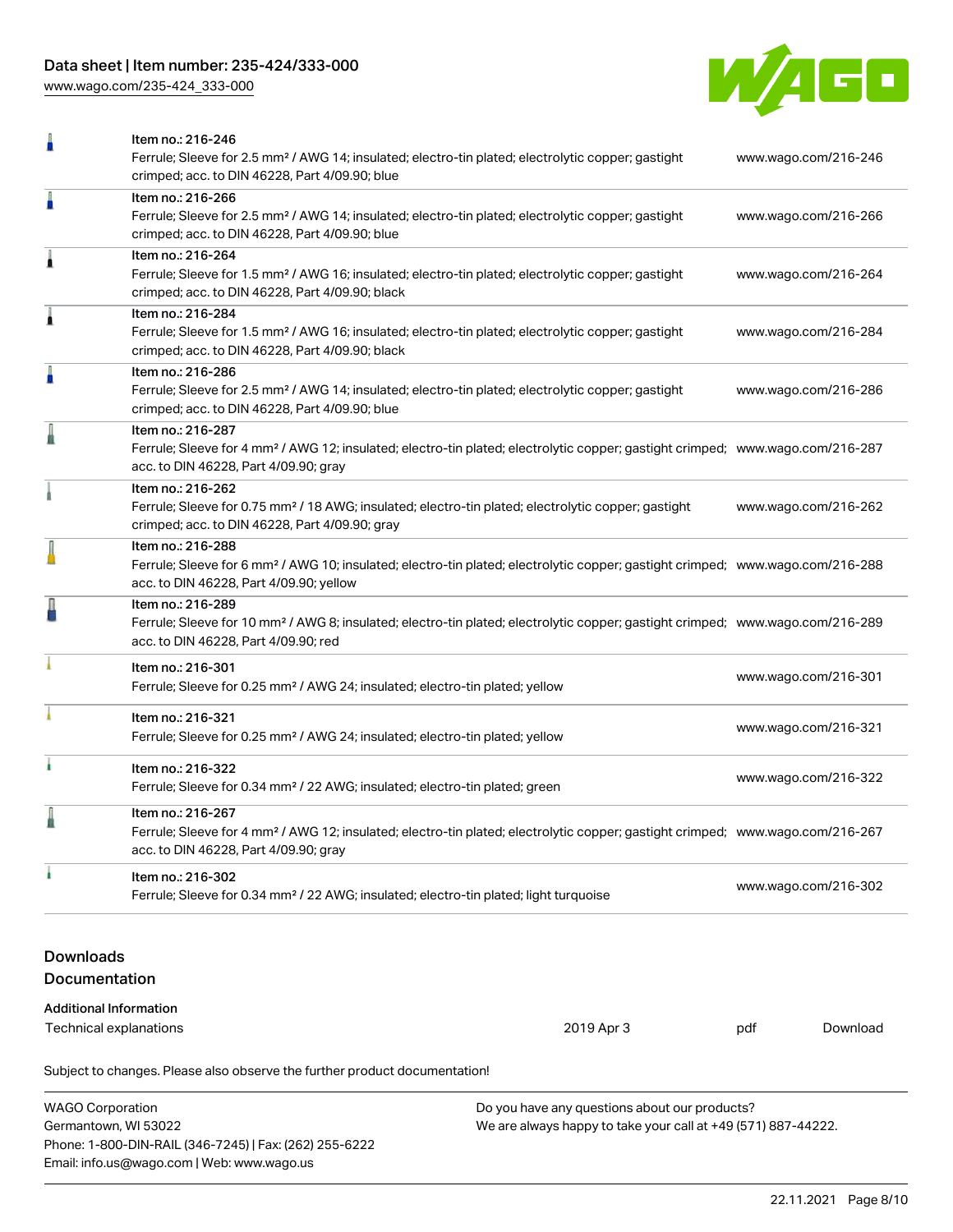

### Installation Notes



Inserting a solid conductor via push-in termination.

#### Conductor removal



Removing a conductor via screwdriver (2.5 mm blade width).

Conductor termination

Subject to changes. Please also observe the further product documentation!

WAGO Corporation Germantown, WI 53022 Phone: 1-800-DIN-RAIL (346-7245) | Fax: (262) 255-6222 Email: info.us@wago.com | Web: www.wago.us